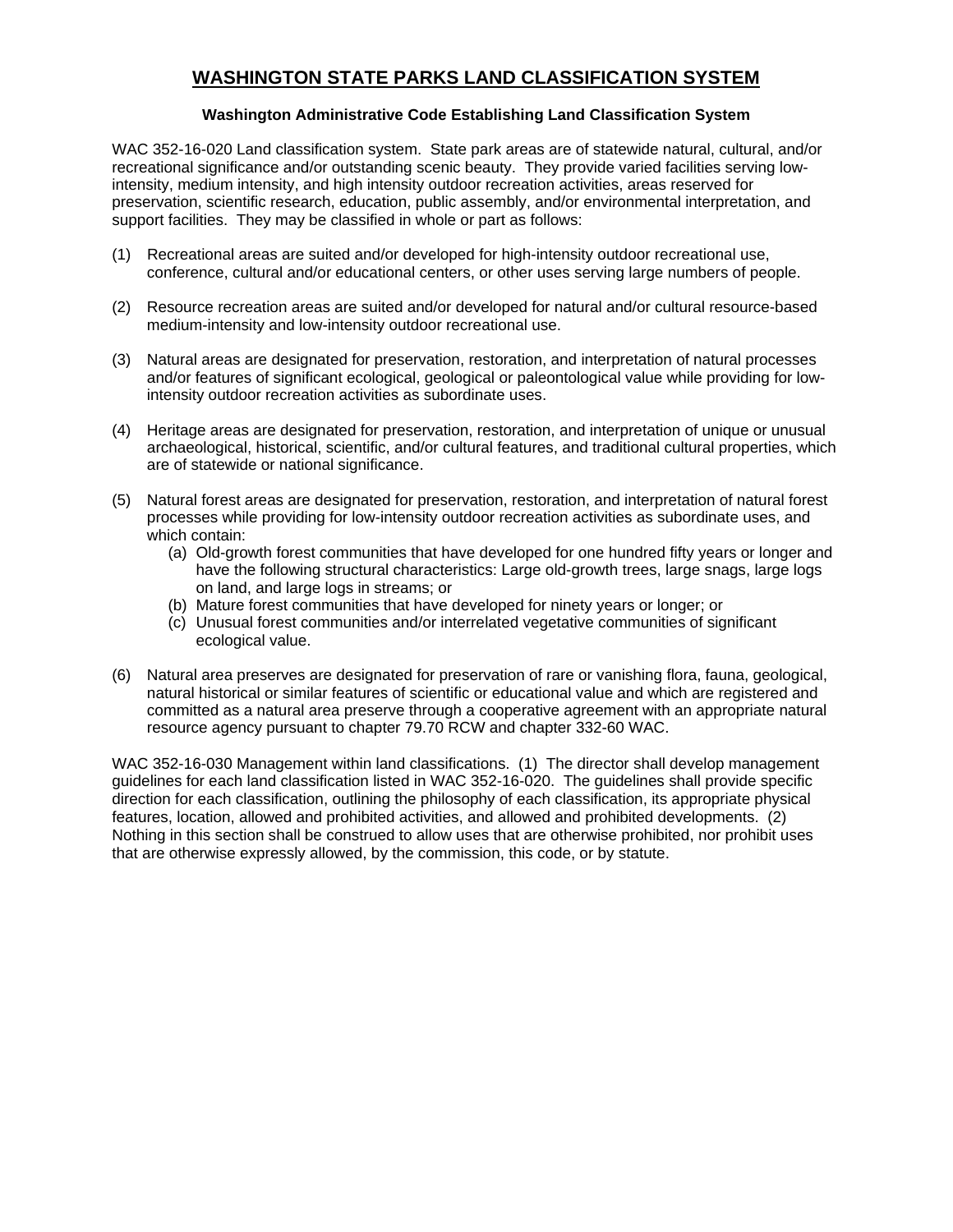#### **Land Classification Management Guidelines Recreation Areas**

| <b>TITLE</b>                                            | <b>DEFINITION</b>                                                                                                                                                                                                                           | <b>PHILOSOPHY</b>                                                                                                                                                                                                                                                                                                                                                                                                                                                                                                                                                                                                                         | <b>PHYSICAL</b><br><b>FEATURES</b>                                                                                                                                                                                                                                                                                                                                          | <b>LOCATION</b>                                                                                                                                                                                                                                                                                                                                                                                                                                                                                                                                               | <b>ACTIVITIES</b>                                                                                                                                                                                                                                                                                                                                                                                                                                                                                                                       | <b>DEVELOPMENTS</b>                                                                                                                                                                                                                                                                                                                                                                                                                                                                                                                                                                                                                                                                                                                                                    |
|---------------------------------------------------------|---------------------------------------------------------------------------------------------------------------------------------------------------------------------------------------------------------------------------------------------|-------------------------------------------------------------------------------------------------------------------------------------------------------------------------------------------------------------------------------------------------------------------------------------------------------------------------------------------------------------------------------------------------------------------------------------------------------------------------------------------------------------------------------------------------------------------------------------------------------------------------------------------|-----------------------------------------------------------------------------------------------------------------------------------------------------------------------------------------------------------------------------------------------------------------------------------------------------------------------------------------------------------------------------|---------------------------------------------------------------------------------------------------------------------------------------------------------------------------------------------------------------------------------------------------------------------------------------------------------------------------------------------------------------------------------------------------------------------------------------------------------------------------------------------------------------------------------------------------------------|-----------------------------------------------------------------------------------------------------------------------------------------------------------------------------------------------------------------------------------------------------------------------------------------------------------------------------------------------------------------------------------------------------------------------------------------------------------------------------------------------------------------------------------------|------------------------------------------------------------------------------------------------------------------------------------------------------------------------------------------------------------------------------------------------------------------------------------------------------------------------------------------------------------------------------------------------------------------------------------------------------------------------------------------------------------------------------------------------------------------------------------------------------------------------------------------------------------------------------------------------------------------------------------------------------------------------|
| Washington<br><b>State Parks</b><br>Recreation<br>Areas | <b>State Parks</b><br>Recreation Areas are<br>suited and/or<br>developed for high-<br>intensity outdoor<br>recreational use.<br>conference, cultural<br>and/or educational<br>centers, or other uses<br>serving large numbers<br>of people. | <b>State Parks</b><br><b>Recreation Areas</b><br>are to respond to<br>the human needs<br>for readily available<br>areas for outdoor<br>recreation and<br>facilities to<br>congregate for<br>education, artistic<br>expression and<br>other ennobling<br>pursuits. They are<br>to provide a variety<br>of outdoor<br>recreational.<br>educational, artistic,<br>and cultural<br>opportunities to<br>large numbers of<br>participants.<br>Primary emphasis<br>is on the provision<br>of quality<br>recreational<br>services and<br>facilities with<br>secondary<br>recognition given to<br>protection of the<br>areas natural<br>qualities. | <b>State Parks</b><br><b>Recreation Areas</b><br>physiographic<br>features such as<br>topography, soil<br>type, drainage,<br>etc., shall be<br>adaptable to<br>varied types of<br>intensive uses and<br>development. An<br>attractive natural<br>setting is<br>desirable.<br>however, human-<br>made settings are<br>acceptable. There<br>are no specific<br>size criteria. | <b>State Parks</b><br><b>Recreation Areas</b><br>generally are made,<br>not found. They shall<br>be located<br>throughout the state<br>with primary<br>emphasis to service<br>major centers of<br>urban populations<br>and/or outstanding<br>recreational tourist<br>attractions. Scenic<br>and inspirational<br>values shall be<br>considered but are<br>secondary to the site<br>adaptability and<br>population criteria.<br>When part of a large<br>diverse park,<br>recreation areas<br>should be sited in<br>proximity to public<br>roads and utilities. | State Parks Recreation Areas may allow<br>and provide for a wide variety of indoor<br>and outdoor day, weekend and vacation<br>activities. Provision may be made for<br>high intensity participation in camping,<br>picnicking, trail use, water sports, winter<br>sports, group field games, and other<br>activities for many people Off-trail<br>equestrian and/or bicycle use may be<br>appropriate in selected areas if approved<br>by the commission. Activities requiring<br>high levels of social interaction are<br>encouraged. | <b>State Parks Recreation</b><br>Areas shall provide<br>appropriate facilities and<br>services for the<br>participation and<br>enjoyment of high<br>concentrations of<br>outdoor recreationists<br>and/or participants in<br>indoor educational,<br>cultural and artistic<br>activities. A high degree<br>of development is<br>anticipated. Facilities<br>may include road and<br>parking networks,<br>swimming beaches, full<br>service marinas, trails,<br>bathhouses, artificial<br>lakes and pools, play<br>fields, large sanitary and<br>eating facilities; standard<br>and utility campgrounds,<br>stores, picnic grounds,<br>group shelters,<br>conference centers.<br>environmental learning<br>centers, hostels, and<br>administrative support<br>facilities. |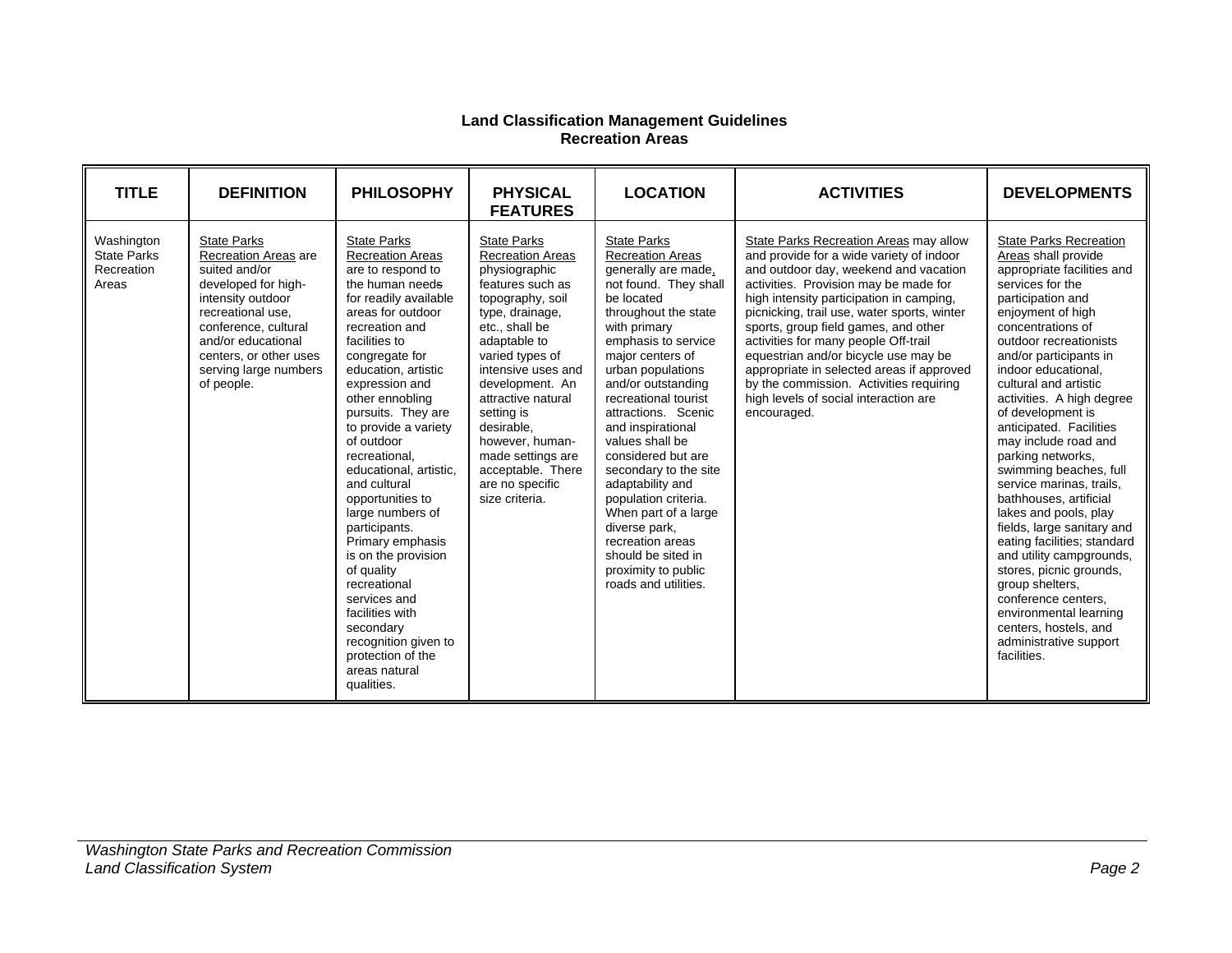#### **Land Classification Management Guidelines Resource Recreation Areas**

| <b>TITLE</b>                                                        | <b>DEFINITION</b>                                                                                                                                                                               | <b>PHILOSOPHY</b>                                                                                                                                                                                                                                                                                                                                                                                                                                                                                                                                                                   | <b>PHYSICAL</b><br><b>FEATURES</b>                                                                                                                                                                                                                                                                                                                      | <b>LOCATION</b>                                                                                                                                                                                                                                                                                                                                                                                                                                                                                                                                                                                                                                                                     | <b>ACTIVITIES</b>                                                                                                                                                                                                                                                                                                                                                                                                                                                                                                                                                                                                                                                                                                                                                                                                                                                      | <b>DEVELOPMENTS</b>                                                                                                                                                                                                                                                                                                                                                           |
|---------------------------------------------------------------------|-------------------------------------------------------------------------------------------------------------------------------------------------------------------------------------------------|-------------------------------------------------------------------------------------------------------------------------------------------------------------------------------------------------------------------------------------------------------------------------------------------------------------------------------------------------------------------------------------------------------------------------------------------------------------------------------------------------------------------------------------------------------------------------------------|---------------------------------------------------------------------------------------------------------------------------------------------------------------------------------------------------------------------------------------------------------------------------------------------------------------------------------------------------------|-------------------------------------------------------------------------------------------------------------------------------------------------------------------------------------------------------------------------------------------------------------------------------------------------------------------------------------------------------------------------------------------------------------------------------------------------------------------------------------------------------------------------------------------------------------------------------------------------------------------------------------------------------------------------------------|------------------------------------------------------------------------------------------------------------------------------------------------------------------------------------------------------------------------------------------------------------------------------------------------------------------------------------------------------------------------------------------------------------------------------------------------------------------------------------------------------------------------------------------------------------------------------------------------------------------------------------------------------------------------------------------------------------------------------------------------------------------------------------------------------------------------------------------------------------------------|-------------------------------------------------------------------------------------------------------------------------------------------------------------------------------------------------------------------------------------------------------------------------------------------------------------------------------------------------------------------------------|
| Washington<br><b>State Parks</b><br>Resource<br>Recreation<br>Areas | <b>State Parks Resource</b><br><b>Recreation Areas are</b><br>suited and/or<br>developed for natural<br>and/or cultural<br>resource-based<br>medium- and low-<br>intensity recreational<br>use. | <b>State Parks</b><br>Resource<br><b>Recreation Areas</b><br>are sites where the<br>high quality of a<br>particular natural or<br>cultural resource or<br>set of such<br>resources is the<br>lure for human<br>recreation. Thus,<br>the rationale for<br>recreation is based<br>on the value of<br>attractive natural or<br>cultural resources.<br>Management of<br>these areas must<br>stress the centrality<br>of preserving the<br>quality of the<br>natural and cultural<br>resources while<br>allowing appropriate<br>and sustainable<br>levels of human use<br>and enjoyment. | <b>State Parks</b><br>Resource<br><b>Recreation Areas</b><br>have a variety of<br>physiographic<br>features. While<br>they may contain<br>areas of<br>environmental<br>sensitivity, most<br>portions of each<br>area will be able to<br>withstand low- to<br>medium-intensity<br>recreation use<br>without significant<br>environmental<br>degradation. | <b>State Parks</b><br><b>Resource Recreation</b><br>Areas may be<br>located anywhere in<br>the state where<br>natural or cultural<br>factors produce land<br>and water sites<br>particularly suited for<br>recreation in a<br>natural setting.<br>Access to these sites<br>should be reasonably<br>proximate to major<br>urban centers, but<br>some access<br>restriction may be<br>necessary to avoid<br>overuse of<br>resources. Within<br>large diverse parks,<br>these areas should<br>be located at least a<br>moderate distance<br>from public roads<br>and high use<br>intensity areas, while<br>still maintaining<br>reasonable public<br>access for their<br>intended use. | <b>State Parks Resource Recreation Areas</b><br>provide opportunities for low- and<br>medium-intensity recreational<br>experiences including, but not limited to,<br>picnicking, primitive camping, a variety of<br>recreational trail experiences, interpretive<br>facilities, historic/cultural exhibits, nature<br>observation, photography, orienteering,<br>kayaking, canoeing, floating, and fishing.<br>Off-trail equestrian and/or bicycle use<br>may be appropriate in selected areas if<br>approved by the commission. Basketball,<br>tennis, organized group sporting activities<br>requiring formal sports fields, commercial-<br>sized piers and docks, standard and<br>utility camping, indoor accommodations<br>and centers, developed swimming areas,<br>and other similarly intense uses are not<br>appropriate. Scientific research is<br>permitted. | State Parks Resource<br><b>Recreation Areas</b><br>development shall be<br>permitted to the extent<br>necessary to serve<br>allowed activities.<br>Parking, sanitary<br>facilities, and other<br>ancillary developments<br>and support facilities<br>should be constructed in<br>a manner that is<br>consistent with the site's<br>ability to manage<br>environmental change. |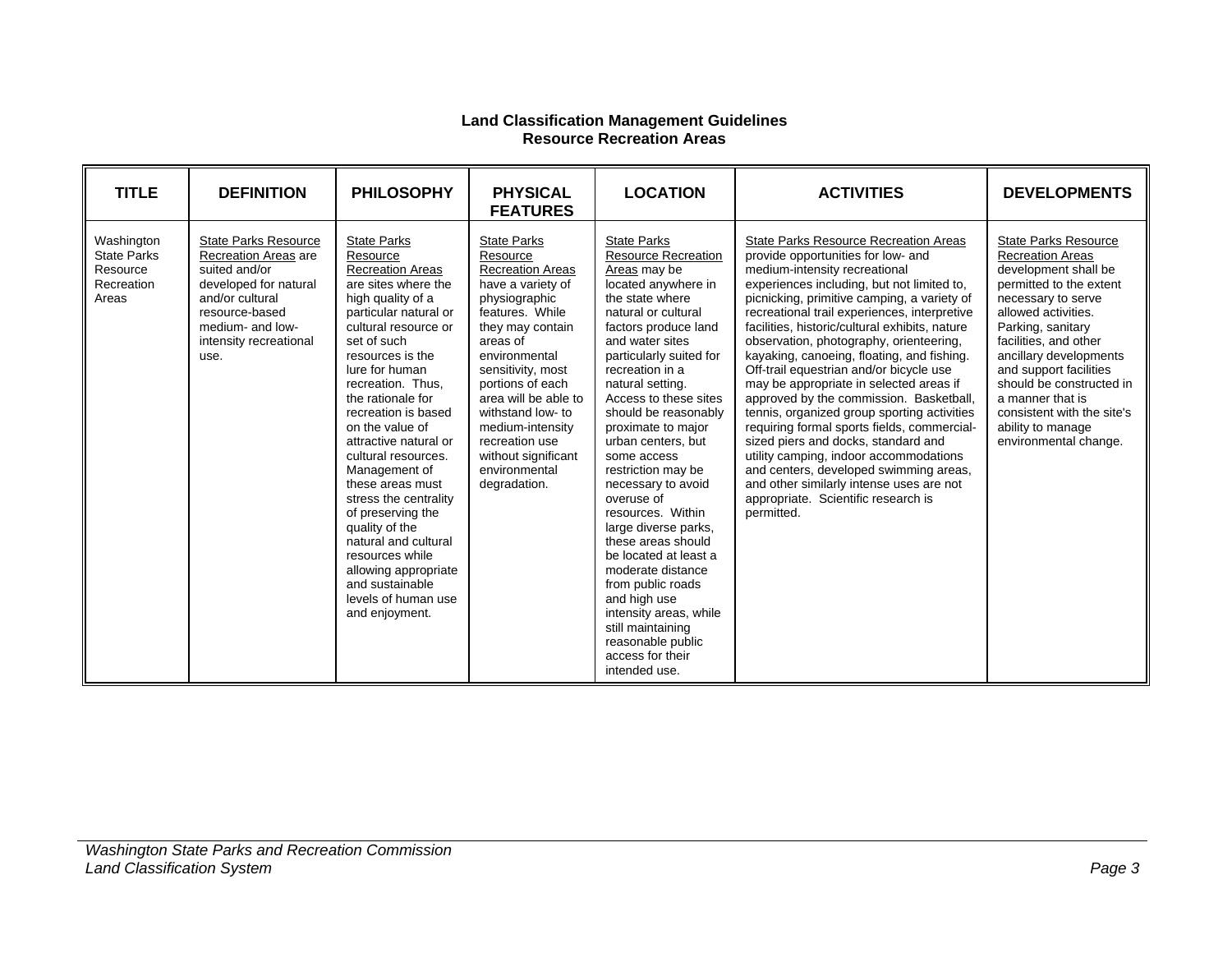#### **Land Classification Management Guidelines Natural Areas**

| <b>TITLE</b>                                      | <b>DEFINITION</b>                                                                                                                                                                                                                                                                                                          | <b>PHILOSOPHY</b>                                                                                                                                                                                                                                                                                                                                                                                                                                                                                                                                                                                                                                                          | <b>PHYSICAL</b><br><b>FEATURES</b>                                                                                                                                                                                                                                                                                                                                                                                                                                                                                                                                                                                                                                                                                                                               | <b>LOCATION</b>                                                                                                                                                                                                                                                                                                                                                                                                                                                                                                                                                                                                                                                                                                                                                                                         | <b>ACTIVITIES</b>                                                                                                                                                                                                                                                                                                                                                                                                                                                                                                                                                                                                                                                                                                                                                                                                                                                                                                                                                                                                                                                                                                                                                                                                                                                                                                                                                                                                                                                                           | <b>DEVELOPMENTS</b>                                                                                                                                                                                                                                                                                                                                                                                                                                                                                                                                                  |
|---------------------------------------------------|----------------------------------------------------------------------------------------------------------------------------------------------------------------------------------------------------------------------------------------------------------------------------------------------------------------------------|----------------------------------------------------------------------------------------------------------------------------------------------------------------------------------------------------------------------------------------------------------------------------------------------------------------------------------------------------------------------------------------------------------------------------------------------------------------------------------------------------------------------------------------------------------------------------------------------------------------------------------------------------------------------------|------------------------------------------------------------------------------------------------------------------------------------------------------------------------------------------------------------------------------------------------------------------------------------------------------------------------------------------------------------------------------------------------------------------------------------------------------------------------------------------------------------------------------------------------------------------------------------------------------------------------------------------------------------------------------------------------------------------------------------------------------------------|---------------------------------------------------------------------------------------------------------------------------------------------------------------------------------------------------------------------------------------------------------------------------------------------------------------------------------------------------------------------------------------------------------------------------------------------------------------------------------------------------------------------------------------------------------------------------------------------------------------------------------------------------------------------------------------------------------------------------------------------------------------------------------------------------------|---------------------------------------------------------------------------------------------------------------------------------------------------------------------------------------------------------------------------------------------------------------------------------------------------------------------------------------------------------------------------------------------------------------------------------------------------------------------------------------------------------------------------------------------------------------------------------------------------------------------------------------------------------------------------------------------------------------------------------------------------------------------------------------------------------------------------------------------------------------------------------------------------------------------------------------------------------------------------------------------------------------------------------------------------------------------------------------------------------------------------------------------------------------------------------------------------------------------------------------------------------------------------------------------------------------------------------------------------------------------------------------------------------------------------------------------------------------------------------------------|----------------------------------------------------------------------------------------------------------------------------------------------------------------------------------------------------------------------------------------------------------------------------------------------------------------------------------------------------------------------------------------------------------------------------------------------------------------------------------------------------------------------------------------------------------------------|
| Washington<br><b>State Parks</b><br>Natural Areas | State Parks Natural<br>Areas are designated<br>for preservation,<br>restoration, and<br>interpretation of<br>natural processes<br>and/or features of<br>significant ecological,<br>geological or<br>paleontological value<br>while providing for<br>low-intensity outdoor<br>recreation activities as<br>subordinate uses. | State Parks Natural<br>Areas are to<br>respond to the<br>human need for<br>readily available<br>"conservatories" of<br>nature and open<br>spaces. Emphasis<br>is directed toward<br>nature and the<br>conservation of<br>native flora and<br>fauna, special<br>geologic or<br>paleontologic<br>resources, and the<br>natural amenities of<br>the area. Human<br>wants for other than<br>naturally existing<br>educational and<br>recreational<br>opportunities are<br>considered<br>secondary to<br>nature's<br>requirement for the<br>sustained<br>maintenance of its<br>natural balances, or<br>the preservation of<br>special geologic or<br>paleontologic<br>features. | <b>State Parks</b><br><b>Natural Areas</b><br>have a variety of<br>topography and<br>features to provide<br>a diversified<br>natural<br>environment with<br>interesting but not<br>necessarily unique<br>flora and fauna, or<br>geologic or<br>paleontologic<br>features. Where<br>classification is<br>based on<br>biological<br>considerations,<br>sites should<br>consist of land<br>areas large<br>enough to<br>maintain natural<br>biological<br>processes in a<br>nearly<br>undeveloped state<br>and provide users<br>with a feeling of<br>solitude and<br>tranguility, and an<br>opportunity to view<br>nature in its<br>"uncontrolled"<br>form. They may be<br>partially or wholly<br>on land.<br>subterranean, or<br>part of the marine<br>environment. | <b>State Parks Natural</b><br>Areas are not<br>"made", but rather<br>currently exist due to<br>historical<br>circumstances that<br>have resulted in little<br>or no human<br>interference in the<br>natural environment.<br>Those areas most<br>desirable in terms of<br>physical features and<br>size usually are<br>"found" and "held"<br>against creeping<br>encroachments and<br>raising land values.<br>They often become<br>over used and "lost"<br>as populations<br>spread around them.<br>As a part of the<br>overall system, these<br>areas should be<br>geographically<br>spread throughout<br>the state. When<br>classifying specific<br>park areas.<br>consideration must<br>be given to the ability<br>to adequately<br>manage the areas<br>against undesirable<br>human<br>encroachment. | State Parks Natural Areas provide<br>opportunities for outdoor recreation on<br>designated trails. Those trails may be<br>developed and used only to the extent<br>that they do not significantly degrade the<br>system of natural processes in a<br>classified area. Hiking, non-groomed<br>cross-country skiing, snowshoeing, or<br>other trail uses of similar impact to natural<br>systems and providing a compatible<br>recreational opportunity, may be<br>permitted, after consultation with<br>appropriate local, state, federal and tribal<br>resource management agencies, and<br>upon a finding by the agency that such<br>trails are not likely to significantly degrade<br>natural processes. Relocation of existing<br>equestrian, bicycle, nordic track or other<br>similar trails into a natural area may be<br>permitted upon a finding by the director<br>that such relocation is for the purpose of<br>reducing overall resource impacts. All<br>trails may be moved, redesigned, closed<br>and/or removed upon a finding that their<br>use is causing significant degradation to<br>the system of natural processes.<br>Technical rock climbing requires<br>authorization by the commission. Off-trail<br>use for nature observation, photography,<br>cross-country skiing, harvesting of<br>mushrooms and berries and similar uses<br>are permitted to the degree that they do<br>not significantly degrade natural<br>processes. Scientific research is<br>permitted. | <b>State Parks Natural Area</b><br>development shall be<br>limited to facilities<br>required for health,<br>safety and protection of<br>users and features<br>consistent with allowed<br>activities. Facilities to<br>enhance public<br>enjoyment shall be<br>limited to primitive items<br>such as trails, trail<br>structures and minor<br>interpretive exhibits. All<br>improvements shall<br>harmonize with, and not<br>detract from, the natural<br>setting. Parking and<br>other trailhead facilities<br>should be located<br>outside of a classified<br>area. |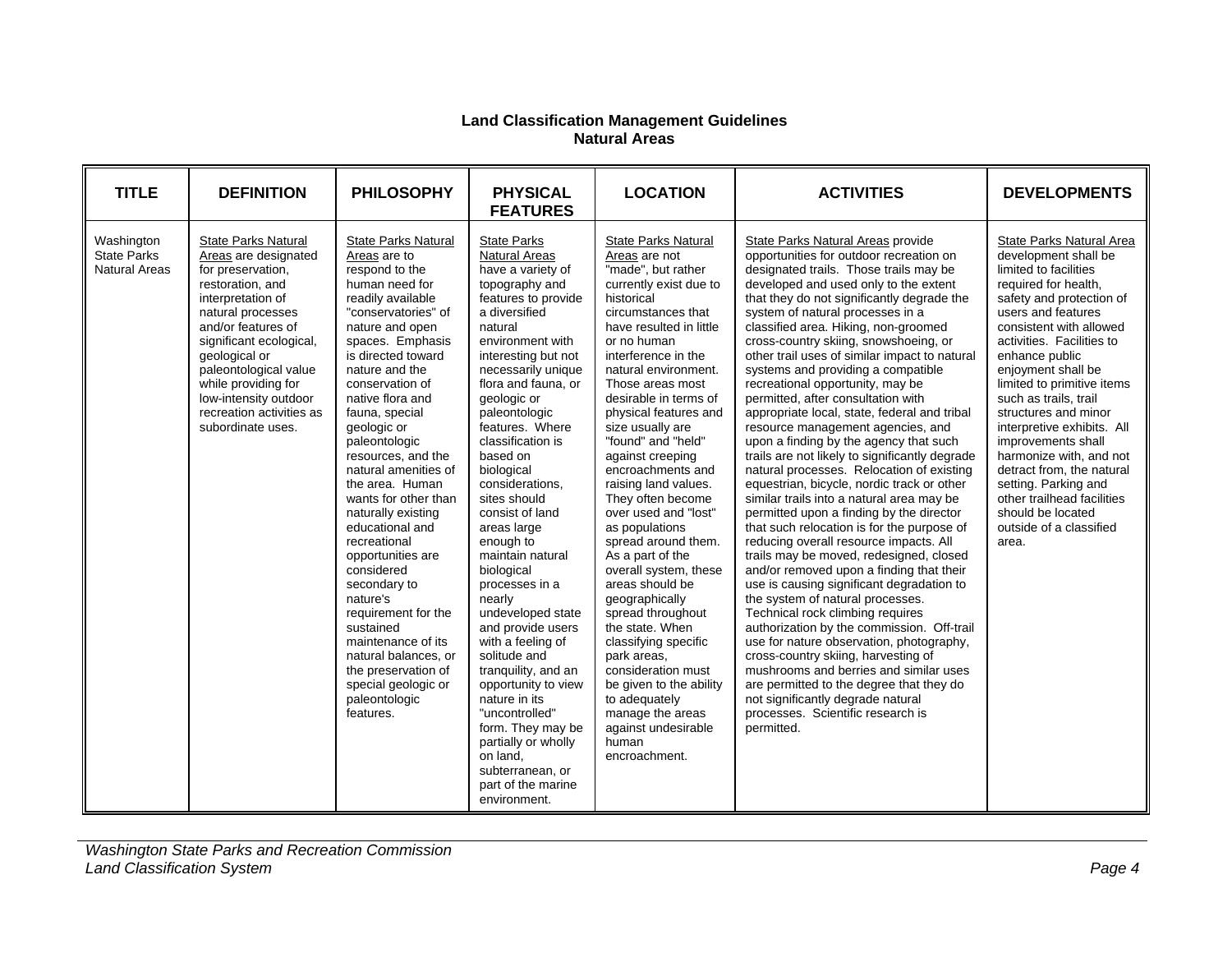#### **Land Classification Management Guidelines Heritage Areas**

| <b>TITLE</b>                                       | <b>DEFINITION</b>                                                                                                                                                                                                                                                                                                               | <b>PHILOSOPHY</b>                                                                                                                                                                                                                                            | <b>PHYSICAL</b><br><b>FEATURES</b>                                                                                                                                                                                                                                                             | <b>LOCATION</b>                                                                                                                                                                                                                                                                                                                                                                                          | <b>ACTIVITIES</b>                                                                                                                                                                                                                                                                                                                                                                                                       | <b>DEVELOPMENTS</b>                                                                                                                                                                                                                                                                                                                                                                                                                                                                                                                                   |
|----------------------------------------------------|---------------------------------------------------------------------------------------------------------------------------------------------------------------------------------------------------------------------------------------------------------------------------------------------------------------------------------|--------------------------------------------------------------------------------------------------------------------------------------------------------------------------------------------------------------------------------------------------------------|------------------------------------------------------------------------------------------------------------------------------------------------------------------------------------------------------------------------------------------------------------------------------------------------|----------------------------------------------------------------------------------------------------------------------------------------------------------------------------------------------------------------------------------------------------------------------------------------------------------------------------------------------------------------------------------------------------------|-------------------------------------------------------------------------------------------------------------------------------------------------------------------------------------------------------------------------------------------------------------------------------------------------------------------------------------------------------------------------------------------------------------------------|-------------------------------------------------------------------------------------------------------------------------------------------------------------------------------------------------------------------------------------------------------------------------------------------------------------------------------------------------------------------------------------------------------------------------------------------------------------------------------------------------------------------------------------------------------|
| Washington<br><b>State Parks</b><br>Heritage Areas | State Parks Heritage<br>Areas are designated<br>for preservation,<br>restoration, and<br>interpretation of<br>outstanding, unique or<br>unusual<br>archaeological,<br>historical, scientific,<br>and/or cultural<br>features, and<br>traditional cultural<br>properties, which are<br>of statewide or<br>national significance. | <b>State Parks</b><br>Heritage Areas are<br>designated to<br>preserve and/or<br>interpret selected<br>areas or features<br>for the education<br>and enjoyment of<br>the public, an area's<br>intrinsic cultural<br>value, and/or for<br>scientific research. | <b>State Parks</b><br>Heritage Areas<br>vary in size and<br>physiographic<br>makeup according<br>to their location<br>and reason for<br>existence. Historic<br>landscapes may<br>require relatively<br>large acreage<br>while<br>archaeological<br>sites may be<br>measured in<br>square feet. | State Parks Heritage<br>Areas usually are<br>located where they<br>are found or the<br>feature exists.<br>However, in some<br>instances relocation<br>or re-creation of<br>artifacts, resources<br>or facilities is<br>possible. In these<br>situations they may<br>be located in<br>appropriate settings<br>and concentrated<br>near major<br>population centers<br>and along primary<br>travel routes. | State Parks Heritage Area activities<br>shall generally be limited to those<br>directly associated with the<br>interpretation of the area or feature, and<br>the education of the patrons.<br>Picnicking, recreational trails, and other<br>low- to medium-intensity recreation uses<br>may be allowed if they do not detract<br>from the principal purpose of the area,<br>its setting, structures, sites and objects. | State Parks Heritage Area<br>development shall<br>generally be limited to that<br>necessary for the<br>protection and<br>interpretation of the area<br>or feature, and the<br>education and safety of<br>the patrons. Sanitary<br>facilities, recreation trails,<br>and picnicking facilities<br>may be provided in a<br>manner which does not<br>detract from the aesthetic,<br>educational or<br>environmental quality of<br>the area, its setting,<br>structures, sites or<br>objects, or, if applicable,<br>its value for scientific<br>research. |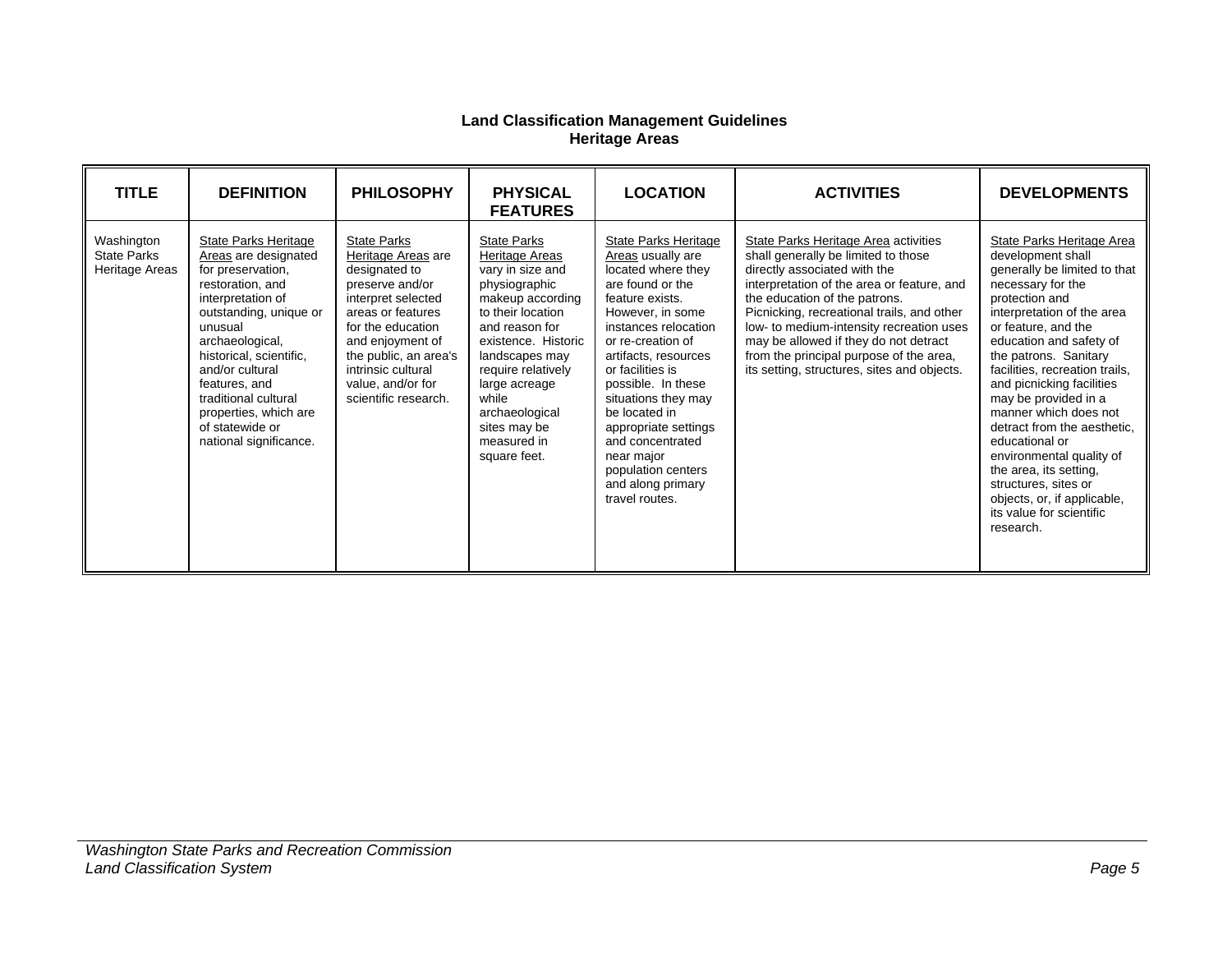#### **Land Classification Management Guidelines Natural Forest Areas**

| <b>TITLE</b>                                                       | <b>DEFINITION</b>                                                                                                                                                                                                                                                                                                                                                                                                                                                                                                                                                                                                                                                                                                                                         | <b>PHILOSOPHY</b>                                                                                                                                                                                                                                                                                                                                                                                                                                                                                                                                                                                            | <b>PHYSICAL</b><br><b>FEATURES</b>                                                                                                                                                                                                                                                                                                                                                                                                                                                                                                                                                                                | <b>LOCATION</b>                                                                                                                                                                                                                                                                                                                                                                                                                                                                                                                                                                                                                                                                                                                                                                           | <b>ACTIVITIES</b>                                                                                                                                                                                                                                                                                                                                                                                                                                                                                                                                                                                                                                                                                                                                                                                                                                                                                                                                                                                                                                                                                                                                                                                                                                                                                                                                                                                                                                                                                                                                                                                                                                                                                                    | <b>DEVELOPMENTS</b>                                                                                                                                                                                                                                                                                                                                                                                                                                                                                                                          |
|--------------------------------------------------------------------|-----------------------------------------------------------------------------------------------------------------------------------------------------------------------------------------------------------------------------------------------------------------------------------------------------------------------------------------------------------------------------------------------------------------------------------------------------------------------------------------------------------------------------------------------------------------------------------------------------------------------------------------------------------------------------------------------------------------------------------------------------------|--------------------------------------------------------------------------------------------------------------------------------------------------------------------------------------------------------------------------------------------------------------------------------------------------------------------------------------------------------------------------------------------------------------------------------------------------------------------------------------------------------------------------------------------------------------------------------------------------------------|-------------------------------------------------------------------------------------------------------------------------------------------------------------------------------------------------------------------------------------------------------------------------------------------------------------------------------------------------------------------------------------------------------------------------------------------------------------------------------------------------------------------------------------------------------------------------------------------------------------------|-------------------------------------------------------------------------------------------------------------------------------------------------------------------------------------------------------------------------------------------------------------------------------------------------------------------------------------------------------------------------------------------------------------------------------------------------------------------------------------------------------------------------------------------------------------------------------------------------------------------------------------------------------------------------------------------------------------------------------------------------------------------------------------------|----------------------------------------------------------------------------------------------------------------------------------------------------------------------------------------------------------------------------------------------------------------------------------------------------------------------------------------------------------------------------------------------------------------------------------------------------------------------------------------------------------------------------------------------------------------------------------------------------------------------------------------------------------------------------------------------------------------------------------------------------------------------------------------------------------------------------------------------------------------------------------------------------------------------------------------------------------------------------------------------------------------------------------------------------------------------------------------------------------------------------------------------------------------------------------------------------------------------------------------------------------------------------------------------------------------------------------------------------------------------------------------------------------------------------------------------------------------------------------------------------------------------------------------------------------------------------------------------------------------------------------------------------------------------------------------------------------------------|----------------------------------------------------------------------------------------------------------------------------------------------------------------------------------------------------------------------------------------------------------------------------------------------------------------------------------------------------------------------------------------------------------------------------------------------------------------------------------------------------------------------------------------------|
| Washington<br><b>State Parks</b><br><b>Natural Forest</b><br>Areas | <b>State Parks Natural</b><br>Forest Areas are<br>designated for<br>preservation,<br>restoration, and<br>interpretation of<br>natural forest<br>processes while<br>providing for low-<br>intensity outdoor<br>recreation activities as<br>subordinate uses, and<br>which contain:<br>(a) Old-growth forest<br>communities that have<br>developed for 150<br>years or longer and<br>have the following<br>structural<br>characteristics: Large<br>old-growth trees, large<br>snags, large logs on<br>land, and large logs in<br>streams; or (b) Mature<br>forest communities<br>that have developed<br>for 90 years or longer;<br>or Unusual forest<br>communities and/or<br>interrelated vegetative<br>communities of<br>significant ecological<br>value. | <b>State Parks Natural</b><br>Forest Areas are<br>places where<br>human access to<br>and interpretation<br>and enjoyment of<br>natural forest<br>processes are<br>limited to those<br>activities and<br>facilities that do not<br>significantly<br>degrade natural<br>forest processes.<br>Public access into<br>these areas<br>emphasizes<br>appreciation of<br>nature through<br>experiencing<br>nature. The<br>principal function of<br>these areas is to<br>assist in<br>maintaining the<br>state's bio-diversity<br>while expanding<br>human<br>understanding and<br>appreciation of<br>natural values. | <b>State Parks</b><br><b>Natural Forest</b><br>Areas have a<br>variety of<br>topographic and<br>vegetative<br>conditions. They<br>are generally large<br>enough (300 or<br>more acres) to<br>contain one or<br>more distinct and<br>relatively intact<br>vegetative<br>communities.<br>Smaller areas may<br>be appropriate if<br>representative of a<br>unique or unusual<br>forest community.<br>Desirably, they are<br>part of a large<br>system of open<br>space, wildlife<br>habitat, and<br>vegetative<br>communities that<br>provide a good<br>opportunity for<br>long-term<br>ecosystem<br>sustainability. | <b>State Parks Natural</b><br>Forest Areas may be<br>located anywhere in<br>the state where<br>natural factors<br>produce forest<br>vegetative cover.<br>These areas are not<br>"made", but rather<br>currently exist due to<br>historical<br>circumstances that<br>have resulted in little<br>or no human<br>interference in<br>natural forest<br>progression. As a<br>part of an overall<br>system, these areas<br>should be<br>geographically<br>spread throughout<br>the state, recognizing<br>that maintenance of<br>bio-diversity is one of<br>the primary functions<br>of their classification.<br>When classifying<br>specific park areas,<br>consideration must<br>be given to the ability<br>to adequately<br>manage the areas<br>against undesirable<br>human<br>encroachment. | <b>State Parks Natural Forest Areas</b><br>provide opportunities for outdoor<br>recreation on designated recreation<br>trails. Those trails may be developed<br>and used only to the extent that they do<br>not significantly degrade the system of<br>natural forest processes in a classified<br>area. Careful design of recreation trails<br>should match intended uses, to maintain<br>consistency with the purpose and<br>philosophy of the classification. Hiking,<br>non-groomed cross-country skiing,<br>snowshoeing, or other trail uses of<br>similar impact to natural systems and<br>providing a compatible recreational<br>opportunity, may be permitted, after<br>consultation with appropriate local,<br>state, federal and tribal resource<br>management agencies, and upon a<br>finding by the agency that such trails are<br>not likely to significantly degrade natural<br>forest processes. Relocation of existing<br>equestrian, bicycle, nordic track or other<br>similar trails into a natural forest area<br>may be permitted upon a finding by the<br>director that such relocation is for the<br>purpose of reducing overall resource<br>impacts. All trails may be moved,<br>redesigned, closed and/or removed<br>upon a finding that they are causing<br>significant degradation to the system of<br>natural forest processes. Technical rock<br>climbing requires authorization by the<br>commission. Off-trail use for nature<br>observation, cross-country skiing,<br>photography, harvesting of mushrooms<br>and berries and similar uses are<br>permitted to the degree that they do not<br>significantly degrade natural forest<br>processes. Scientific research is<br>permitted. | <b>State Parks Natural Forest</b><br>Areas development shall<br>be limited to facilities<br>required for health, safety<br>and protection of users<br>and features consistent<br>with allowed activities.<br>Facilities to enhance<br>public enjoyment shall be<br>limited to trails, trail<br>structures, and minor<br>interpretive exhibits. All<br>improvements shall<br>harmonize with, and not<br>detract from, the natural<br>setting. Parking and other<br>trailhead facilities should<br>be located outside of a<br>classified area. |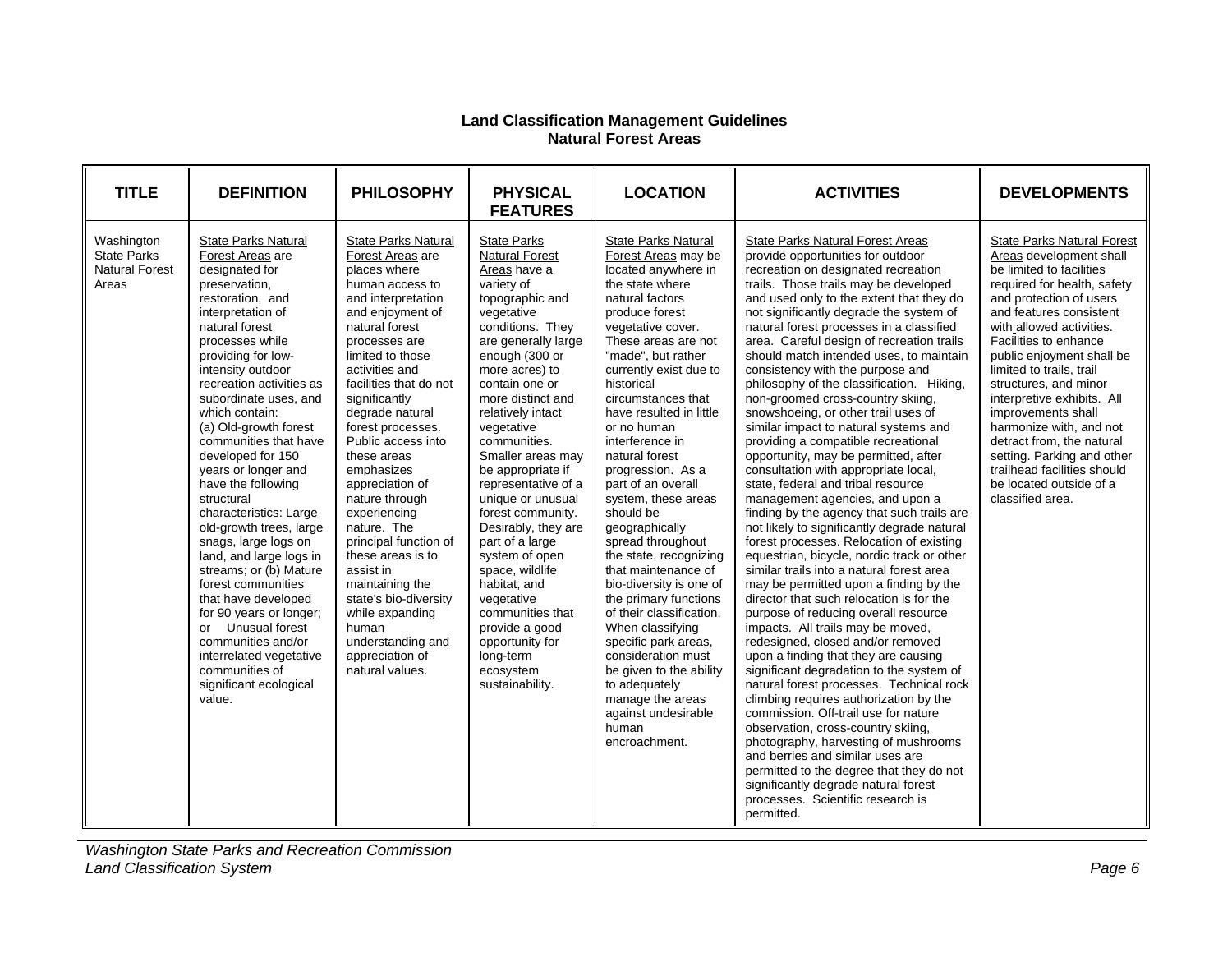#### **Land Classification Management Guidelines Natural Area Preserves**

| <b>TITLE</b>                                                  | <b>DEFINITION</b>                                                                                                                                                                                                                                                                                                                                                                                                                                                        | <b>PHILOSOPHY</b>                                                                                                                                                                                                                                                                                                                                                                                      | <b>PHYSICAL</b><br><b>FEATURES</b>                                                                                                                                                                                                                                                                                                                                                                                                                                                                                                                                                                                                                                                                                | <b>LOCATION</b>                                                                                                                                                                                                                                                                                                                                                                                                                                        | <b>ACTIVITIES</b>                                                                                                                                                                                                                                                                                                                                                                                                                                                                                                                                                                                                                    | <b>DEVELOPMENTS</b>                                                                                                                                                                                                                     |
|---------------------------------------------------------------|--------------------------------------------------------------------------------------------------------------------------------------------------------------------------------------------------------------------------------------------------------------------------------------------------------------------------------------------------------------------------------------------------------------------------------------------------------------------------|--------------------------------------------------------------------------------------------------------------------------------------------------------------------------------------------------------------------------------------------------------------------------------------------------------------------------------------------------------------------------------------------------------|-------------------------------------------------------------------------------------------------------------------------------------------------------------------------------------------------------------------------------------------------------------------------------------------------------------------------------------------------------------------------------------------------------------------------------------------------------------------------------------------------------------------------------------------------------------------------------------------------------------------------------------------------------------------------------------------------------------------|--------------------------------------------------------------------------------------------------------------------------------------------------------------------------------------------------------------------------------------------------------------------------------------------------------------------------------------------------------------------------------------------------------------------------------------------------------|--------------------------------------------------------------------------------------------------------------------------------------------------------------------------------------------------------------------------------------------------------------------------------------------------------------------------------------------------------------------------------------------------------------------------------------------------------------------------------------------------------------------------------------------------------------------------------------------------------------------------------------|-----------------------------------------------------------------------------------------------------------------------------------------------------------------------------------------------------------------------------------------|
| Washington<br><b>State Parks</b><br>Natural Area<br>Preserves | <b>State Parks Natural</b><br>Area Preserves are<br>designated for<br>preservation of rare<br>or vanishing flora,<br>fauna, geological,<br>natural historical or<br>similar features of<br>scientific or<br>educational value<br>and which are<br>registered and<br>committed as a<br>natural area preserve<br>through a<br>cooperative<br>agreement with an<br>appropriate natural<br>resource agency<br>pursuant to chapter<br>79.70 RCW and<br>chapter 332-60<br>WAC. | <b>State Parks Natural</b><br>Area Preserves are<br>sites where human<br>access is limited to<br>educational and<br>scientific purposes.<br>The principal function<br>of these areas is to<br>preserve natural<br>ecosystems or<br>geologic features of<br>statewide<br>significance. Public<br>access for recreation<br>must be subordinate<br>to the principal<br>function of the<br>classification. | <b>State Parks Natural</b><br>Area Preserves have<br>a variety of<br>topographic and<br>vegetative conditions.<br>They are generally<br>large enough (300 or<br>more acres) to contain<br>one or more distinct<br>and intact ecological<br>communities. Smaller<br>areas may be<br>appropriate if<br>representative of a<br>unique or unusual<br>ecological community<br>or geologic feature.<br>They may be partially<br>or wholly on land,<br>subterranean, or part<br>of the marine<br>environment.<br>Desirably, they are<br>part of a large system<br>of open space, wildlife<br>habitat, and vegetative<br>communities that<br>provide a good<br>opportunity for long-<br>term ecosystem<br>sustainability. | State Parks Natural Area<br>Preserves may be located<br>anywhere in the state where<br>natural ecological systems or<br>significant geologic features<br>exist. These areas are not<br>"made", but rather exist due<br>to historical circumstances<br>that have resulted in little or<br>no human interference in the<br>natural system. As a part of<br>an overall system, these<br>areas should be<br>geographically spread<br>throughout the state. | State Parks Natural Area<br>Preserves provide<br>opportunities for scientific<br>research and education<br>about natural systems,<br>geologic features, sensitive,<br>rare, threatened or<br>endangered species or<br>communities. Recreational<br>use of existing or relocated<br>trails may be permitted,<br>provided that it can be<br>clearly demonstrated that<br>such use does not degrade<br>the system of natural<br>processes occurring in the<br>preserve. Otherwise, trails<br>are limited to<br>administrative, scientific<br>and organized educational<br>activities and uses. No<br>other activities are<br>permitted. | State Parks Natural Area<br>Preserves development<br>shall be limited to access<br>facilities for permitted<br>activities and structures to<br>inhibit general public<br>access. No other facilities<br>or structures are<br>permitted. |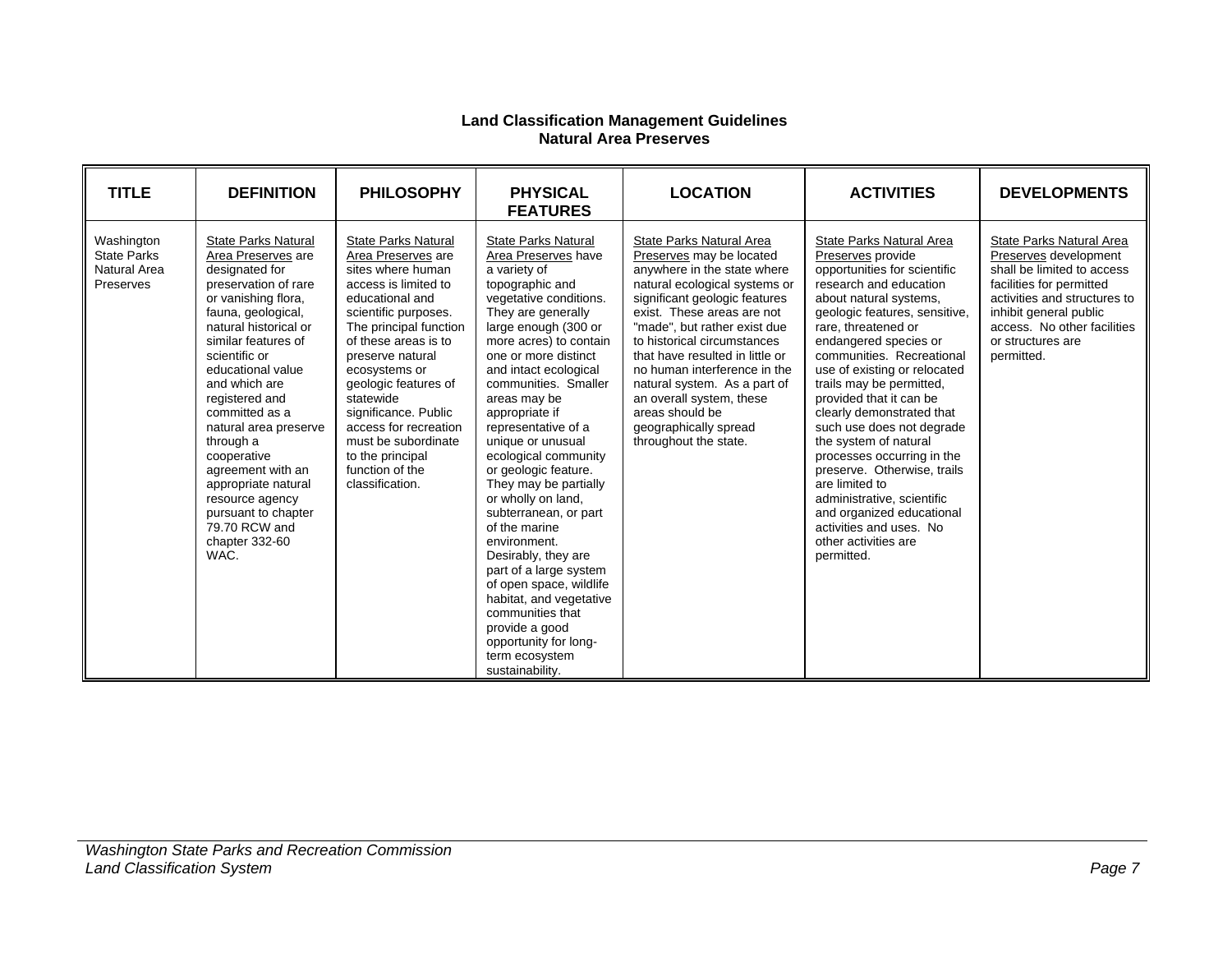|                                       | Recreation | Resource Recreation | Heritage     | Natural/Natural Forest Area | Natural Area Preserve* |
|---------------------------------------|------------|---------------------|--------------|-----------------------------|------------------------|
| Amphitheater                          | P          | $\mathsf C$         | $\mathbf C$  | N                           | N                      |
| Archery/Target Range                  | C          | $\mathsf C$         | N            | N                           | N                      |
| Camping - Std and Util                | P          | N                   | N            | N                           | N                      |
| Camping - Primitive                   | P          | P                   | $\mathbf C$  | N                           | N                      |
| Camping - Adirondack                  | P          | С                   | N            | N                           | N                      |
| Camping - Horse-oriented              | C          | $\mathsf C$         | N            | $\mathsf{N}$                | N                      |
| Camping - Water Trail                 | P          | P                   | $\mathbf C$  | N                           | N                      |
| Children's Play Area                  | P          | $\mathsf C$         | $\mathbf C$  | N                           | N                      |
| Day Use Picnic - Tables               | P          | P                   | $\mathbf C$  | N                           | N                      |
| Day Use Picnic - Group Shelter        | P          | N                   | $\mathbf C$  | N                           | N                      |
| Day Use Lodges/Centers                | P          | N                   | $\mathbf C$  | N                           | N                      |
| <b>Environmental Learning Centers</b> | C          | N                   | $\mathsf{C}$ | N                           | N                      |
| <b>Equestrian Facilities</b>          | C          | $\mathsf C$         | $\mathbf C$  | N                           | ${\sf N}$              |
| Fields - Informal Play/Mowed          | P          | $\mathsf C$         | С            | N                           | N                      |
| Indoor Accommodations                 | P          | N                   | $\mathbf C$  | N                           | N                      |
| Interpretive - Centers                | P          | ${\sf N}$           | P            | ${\sf N}$                   | ${\sf N}$              |
| Interpretive - Kiosks                 | P          | P                   | P            | C                           | N                      |
| Interpretive Trail                    | P          | P                   | P            | P                           | $\mathbf C$            |
| Interpretive - Signs                  | P          | P                   | P            | P                           | $\mathbf C$            |
| Parking - Vehicles                    | P          | P                   | C            | N                           | N                      |
| Roads                                 | P          | P                   | C            | N                           | N                      |

# **Land Use and Land Classification Compatibility Matrix – Facilities**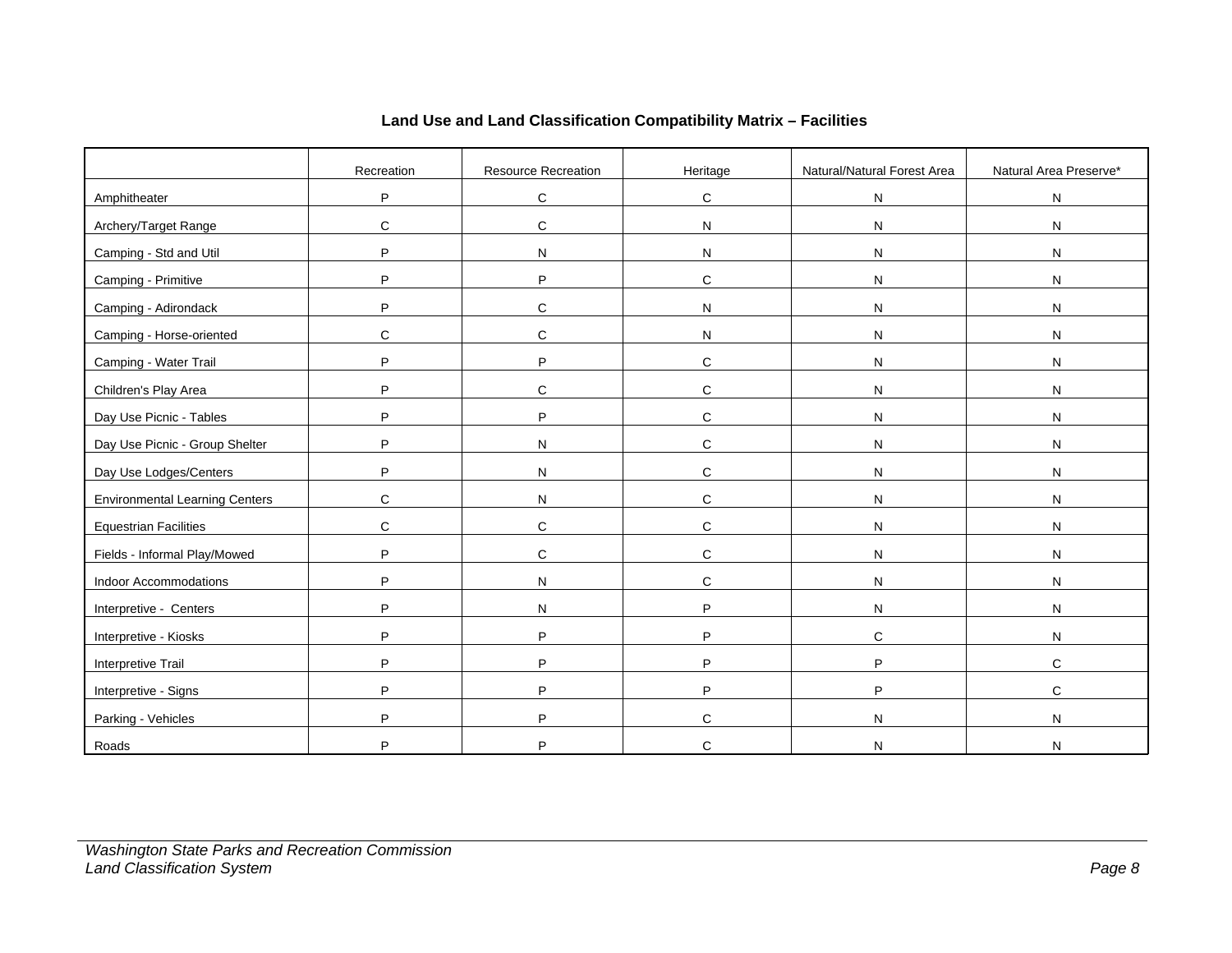|                                     | Recreation | <b>Resource Recreation</b> | Heritage     | Natural/Natural Forest Area | Natural Area Preserve* |
|-------------------------------------|------------|----------------------------|--------------|-----------------------------|------------------------|
| <b>Sanitary: Comfort Stations</b>   | P          | $\mathsf{N}$               | C            | N                           | N                      |
| Sanitary: Composting/Vault          | P          | P                          | C            | C                           | N                      |
| <b>Sports Fields</b>                | C          | N                          | N            | N                           | N                      |
| Skiing - Alpine Facilities          | C          | C                          | N            | N                           | ${\sf N}$              |
| <b>Swimming Facilities</b>          | P          | N                          | C            | N                           | N                      |
| Trails - Hiking                     | P          | P                          | P            | P                           | $\mathbf C$            |
| Trails - Mountain Biking            | P          | C                          | $\mathsf{C}$ | $N^{**}$                    | ${\sf N}$              |
| Trails - Equestrian                 | C          | C                          | C            | $N^{**}$                    | $\mathsf{N}$           |
| <b>Trails - Nordic Track Skiing</b> | P          | $\sf P$                    | C            | $N^{**}$                    | N                      |
| Trails - C-C skiing                 | P          | P                          | P            | P                           | $\mathbf C$            |
| Trails - Snowmobile                 | P          | $\mathbf C$                | $\mathsf{C}$ | $N^{**}$                    | N                      |
| Trails - Paved non-motor            | P          | $\mathbf C$                | C            | C                           | N                      |
| Water: Docks/Piers $\geq 10$ boats  | P          | N                          | $\mathsf{C}$ | N                           | N                      |
| Water: Docks/Piers - < 10 boats     | P          | P                          | $\mathsf{C}$ | C                           | N                      |
| Water: Launch Ramps                 | P          | C                          | N            | N                           | N                      |
| Water: Hand Launch Areas            | P          | P                          | C            | C                           | N                      |
| <b>Water: Mooring Buoys</b>         | P          | P                          | C            | C                           | N                      |

### **Land Use and Land Classification Compatibility Matrix – Facilities (Continued)**

P (Permitted) - Use permitted with normal agency design review

C (Conditional) - Use may be permitted, but conditioned to assure design is compatible w/purpose of land classification and abutting classification objectives.

N (Not Permitted)- Use not permitted.

NA - Not Applicable

\* All uses in a Natural Area Preserve must be specifically approved by the Park and Recreation Commission as part of a management plan.

\*\*Relocation of existing trails into a natural or natural forest area is permitted per WAC 352-32-070(3) and WAC 352-32-075(2)(b).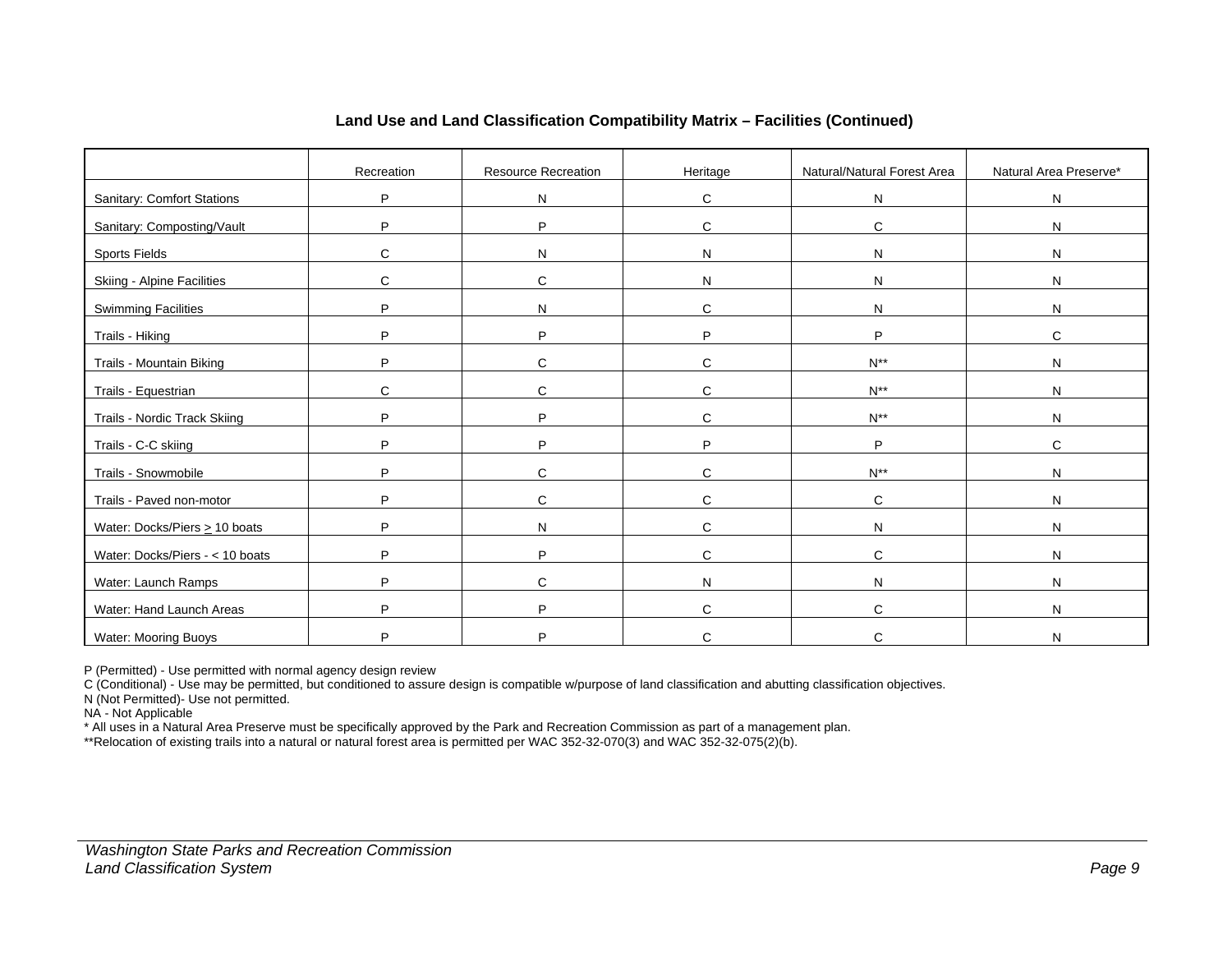|                                     | Recreation | Resource Recreation | Heritage     | Natural/Natural Forest Area | Natural Area Preserve* |
|-------------------------------------|------------|---------------------|--------------|-----------------------------|------------------------|
| Farming/Orchards                    | C          | ${\bf C}$           | C            | ${\sf N}$                   | ${\sf N}$              |
| <b>Filming/Special Events</b>       | P          | P                   | P            | C                           | ${\sf N}$              |
| Grazing                             | C          | $\mathbf C$         | $\mathbf C$  | ${\sf N}$                   | ${\sf N}$              |
| Harvesting - Edible Fruiting Bodies | P          | P                   | P            | P                           | N                      |
| Harvesting - Mushrooms              | P          | P                   | P            | P                           | ${\sf N}$              |
| Harvesting - Shellfish              | P          | P                   | P            | P                           | ${\sf N}$              |
| Harvesting - Fish                   | P          | P                   | P            | P                           | ${\sf N}$              |
| Harvesting - Algae, etc.            | P          | P                   | P            | P                           | ${\sf N}$              |
| <b>Haying</b>                       | P          | P                   | P            | ${\sf N}$                   | ${\sf N}$              |
| <b>Metal Detecting</b>              | P          | P                   | C            | N                           | N                      |
| Orienteering                        | P          | P                   | C            | $\mathsf{N}$                | ${\sf N}$              |
| Ocean Beach Driving                 | P          | $\mathbf C$         | $\mathsf{N}$ | $\mathsf{N}$                | ${\sf N}$              |
| Off-Trail: Equestrian               | C          | $\mathbf C$         | C            | $\mathsf{N}$                | $\mathsf{N}$           |
| Off-Trail: Hiking                   | P          | P                   | P            | P                           | $\mathsf{N}$           |
| Off-trail biking                    | C          | $\mathbf C$         | $\mathsf{C}$ | $\mathsf{N}$                | ${\sf N}$              |
| Paragliding                         | P          | P                   | $\mathsf{C}$ | N                           | N                      |
| <b>Technical Rock Climbing</b>      | D          | P                   | C            | C                           | N                      |

# **Land Use and Land Classification Compatibility Matrix – Activities**